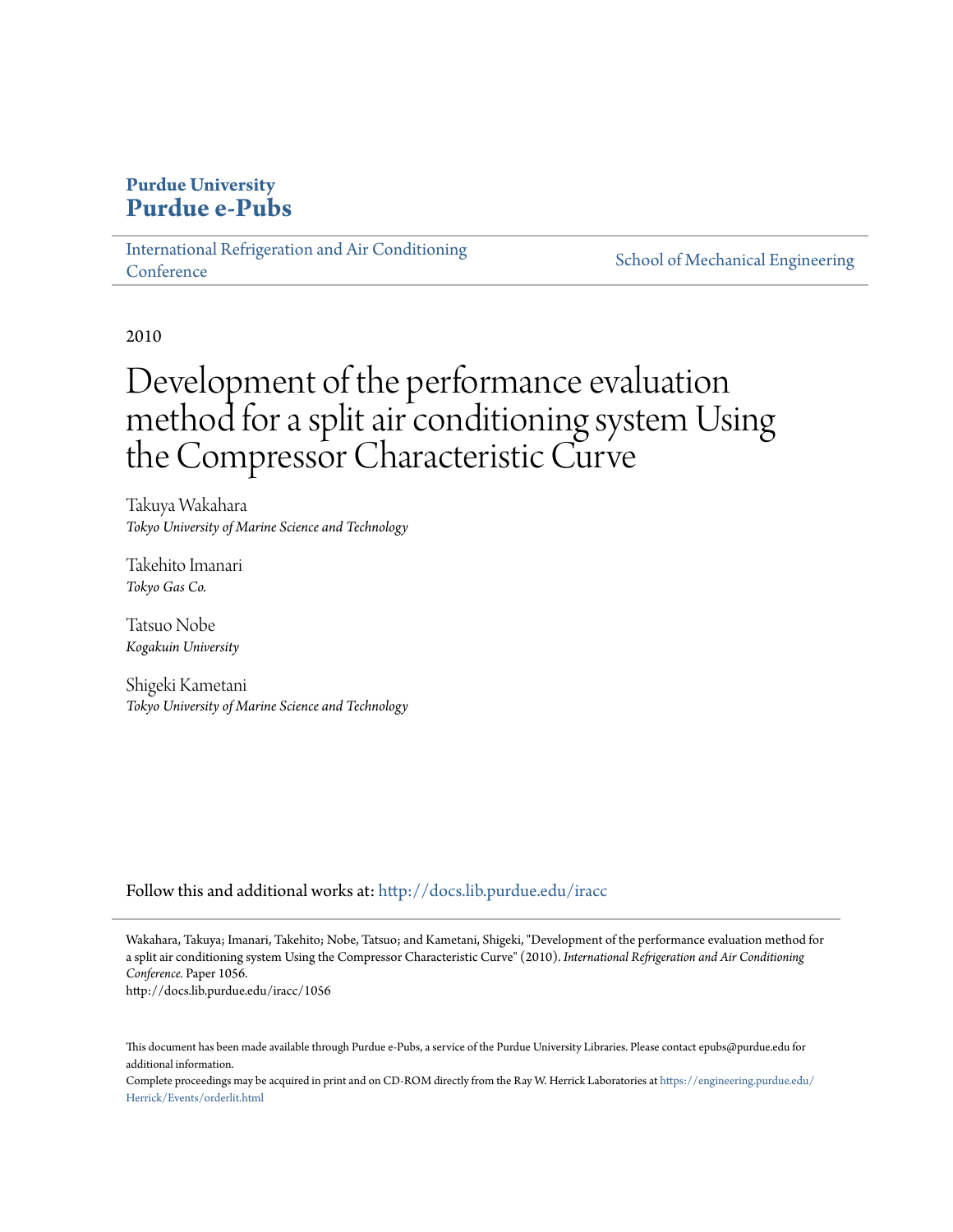## Development of the performance evaluation method for a split air conditioning system **Using the Compressor Characteristic Curve**

Takuya Wakahara<sup>1</sup>, Takehito Imanari<sup>2</sup>, Tatsuo Nobe<sup>3</sup>, Shigeki Kametani<sup>4</sup>

 $<sup>1</sup>$  Tokvo University of Marine Science and Technology</sup> 4-5-7, Konan, Minato, 108-8477 Tokyo, Japan  $(81-3-5463-049281-3-5463-0492m094006@kaivodai acin)$ 

 $2$  Tokyo Gas Co., Ltd., Energy Sales and Service Planning Dept. 1-5-20, Kaigan, Minato, 105-0022, Tokyo, Japan  $(81-3-5400-7752, 81-3-5400-7766, imanari@tokyo-gas.co.jp)$ 

 $3$  Kogakuin University, Faculty of Engineering 1-24-2, Nishi-Shinjuku, Shinjuku, 163-8677 Tokvo, Japan  $(81-3-3340-3438, 81-3-3340-3438, \text{nobe@cc.kogakuin.ac.io})$ 

 $<sup>4</sup>$  Tokyo University of Marine Science and Technology</sup> 4-5-7, Konan, Minato, 108-8477 Tokyo, Japan  $(81-3-5463-0491, 81-3-5463-0491, kamentani@, kaiyodai.ac.jp)$ 

## $ABSTRACT$

This paper deals with the development of the performance evaluation method for a split air conditioning system using the compressor characteristic curve. In a split air conditioning system, refrigerants expand directly in an evaporator and heat-exchange is done on the indoor unit. It is too difficult to measure the actual capacity and the accurate performance evaluation method is not established.

The performance evaluation method using the compressor curve method based on the characteristic curve of compressor mass flow rate was developed. We examine the application of the method to this system which has different compressor type. The regression equations for refrigerant mass flow rate were obtained based on characteristic curve of the sliding vane compressor. The relative error between air conditioning capacity based on measurement and regression equation is obtained within 9.0%. The applicability of method for another type compressor is confirmed.

### **1. INTRODUCTION**

A split air conditioning system was installed in comparatively small building or used in order to compensate for central air conditioning systems in Japan. However, these systems were adopted rapidly as main air conditioning system in a building larger than  $100,000$  m<sup>2</sup> because of highly efficiency and easy installation. But, the actual performance evaluation method of split air conditioning systems isn't established.

In Japan, current performance evaluation method of these systems is used Air-enthalpy method which prescribed by JIS (Japan Industrial Standard) and JRA (The Japan Refrigeration and Air Conditioning Industry Association) rules. This method is measured the test unit in the calorie box, so measuring condition is limited. The results of this method quite differ from actual performance. For these reasons, Kato (et al, 2009) developed the performance evaluation method measuring the heat flux on the outdoor unit. They measured three-dimensional wind velocity, temperature and relative humidity of airflow on the outdoor unit. However, it is so hard to measure the gas enginedriven heat pump air conditioning systems (GHP) by this method. Because the gas engines waste heat contained a heat flux blowing out from outdoor unit. And a heat flux on outdoor unit is affected by disturbance so it is different to measure the exact value in actual condition. Additionally, Takahashi (et al., 2008) evaluated the performance of GHP which had scroll compressor using compressor curve method. This method is based on the characteristic curves of compressor mass flow rate. Cooling and heating capacity were given by multiplying the approximated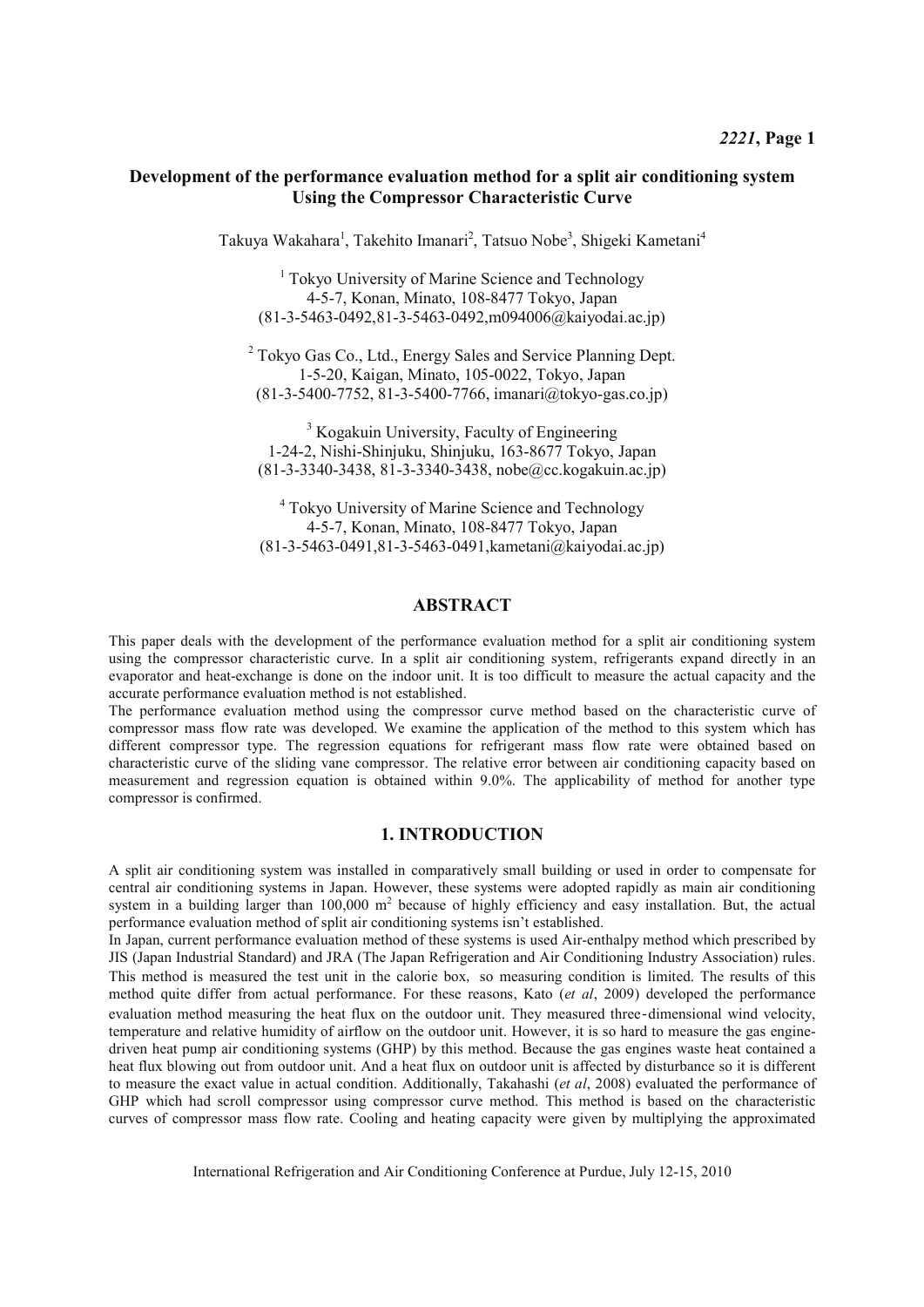mass flow rate by the differential of refrigerant enthalpies pass the indoor unit's heat exchanger. As the result, the relative error between the performance of measurement and approximate was within 10.0% in actual condition. In this study, we measure the split air conditioning system which has another type of compressor, so the effectiveness and the applicability of this method are confirmed.

## 2. EXPERIMENTAL METHOD AND EQUIPMENTS

#### 2.1 Out line of compressor curve method

The refrigerant mass flow rate is calculated by compressor revolution and saturation temperature of suction and discharge. Cooling and heating capacity are estimated using calculated refrigerant mass flow rate on the Mollier diagram. The discharge rate of compressor is able to be clarified by compressor revolutions, density of suction compressor, volumetric efficiency and compressor displacement. Generally speaking, these values are not disclosed to the public, so we can not estimate refrigerant mass flow rate exactly. However if the super heat of refrigerant and compressor are constant, the suction refrigerant density and pressure ratio between suction and discharge are able to be obtained from saturation temperature on suction and discharge of compressor. So we made the regression equation in order to determine refrigerant mass flow rate. The equations are obtained by refrigerant mass flow rate as response variable as  $G_{comp}$  and saturation temperature of suction and discharge as predictive variables as  $T_s$  and  $T_d$ . Furthermore the parameter of compressor revolution was added to the equations for applied to a wide range of revolutions. The regression equations are shown in  $(1)$  and  $(2)$ .

$$
G_{comm} = a_1 \times T_s + a_2 \times T_d + a_3 \tag{1}
$$

$$
a = b_1 \times N + b_2 \tag{2}
$$

#### 2.2 Experimental method

To clarify a regression equation, refrigerant mass flow rate and pressure of suction and discharge were measured in the constant compressor revolution before the actual measurement. Then the measurement points are as follows: (1) refrigerant mass flow rate, (2) gas engine and compressor revolutions, (3) temperature (refrigerant on suction and discharge of compressor, subcooler, outdoor, etc), (4) pressure of the refrigerant, (5) electric power of outdoor unit and indoor units, (6) fuel gas volume flow rate. The test unit was operating actual condition.

#### 2.3 Experimental equipments

The test unit (GHP) was set in the experiment station at Tokyo Gas Co., Ltd. The test unit had four indoor units and one outdoor unit. Test unit has two sliding vane compressors that are connected with gas engine by V-belt. To engage or to disengage the clutch, number of operating compressors is able to be change. It is possible to change the discharge volume in order to comply with the thermal load. So we obtained two types regression equation, one is single drive mode (compressor 1) and another is double drive mode (compressor  $1\&2$ ). The piping diagram of test unit is shown as Figure 1 and specifications of a test unit are shown in Table 1.



Figure 1: Piping diagram of test unit

Table 1: Specifications of a test GHP unit

| Designation     |         | Specifications             |  |
|-----------------|---------|----------------------------|--|
| Compressor Type |         | Sliding vane<br>compressor |  |
| Compressor      | No.1    | 172.6 cc/rev               |  |
| Displacement    | No.2    | 98.2 cc/rev                |  |
| Fuel gas        |         | <b>LNG</b>                 |  |
| Refrigerant     |         | <b>R410A</b>               |  |
| Rating          | Cooling | 56.0 kW                    |  |
| Capacity        | Heating | 63.0 kW                    |  |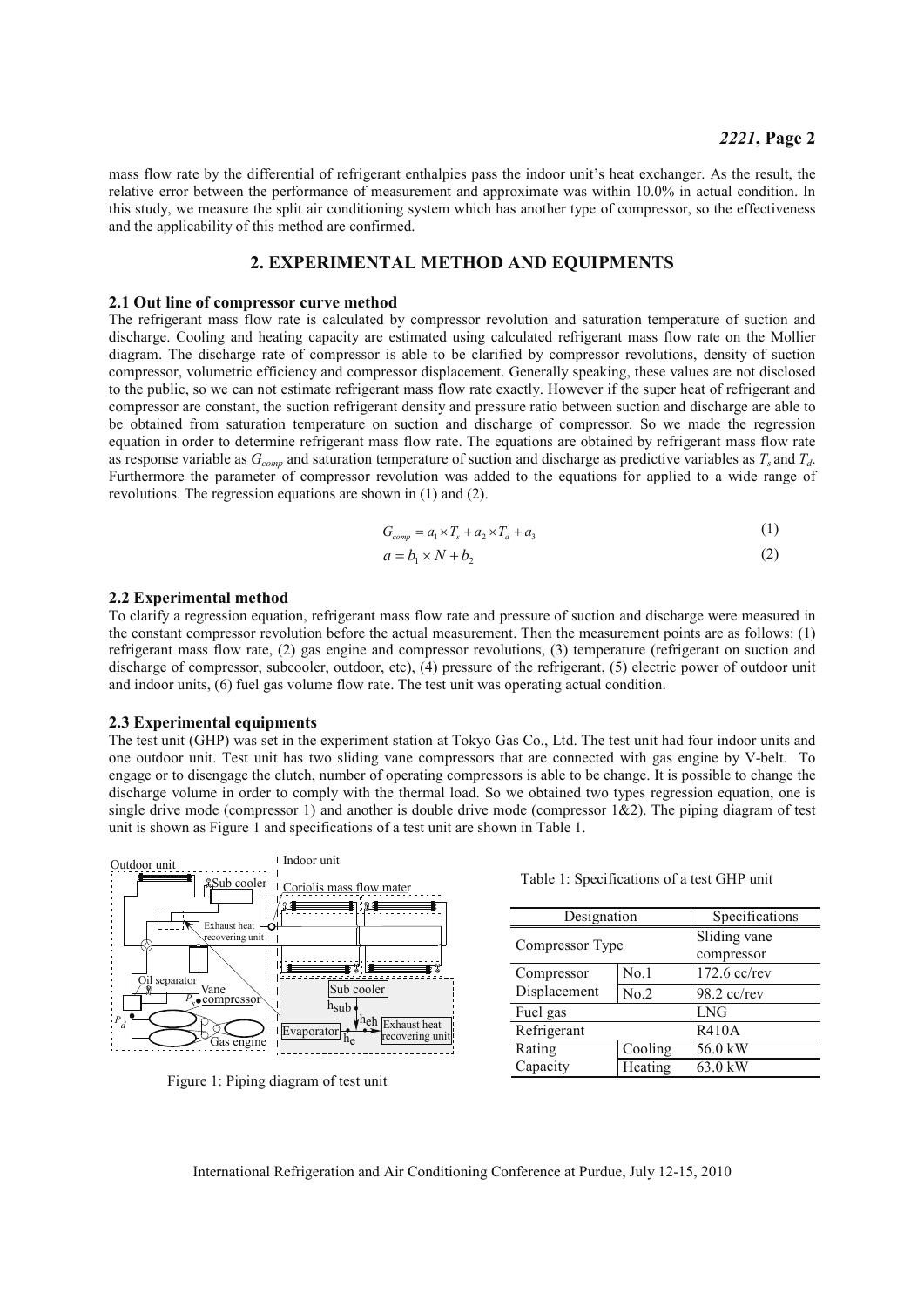#### 2.4 Experimental conditions

The Measurement was performed through one year. The preliminary experiment was done for creating regression equation model before the actual measurement. For this model, we measured refrigerant mass flow rate and saturation temperature on the suction and discharge of the compressor every 10 seconds. The constant compressor revolutions are shown in Table 2 and Table 3. Outdoor and indoor temperatures are shown in Figure 2(in cooling operation) and Figure 3(in heating operation). In cooling operation, temperature of indoor units which were set on experiment station were over  $24^{\circ}$ C constantly. And the temperatures were over  $26^{\circ}$ C in heating operation.

|                     | Engine     | Compressor |  |
|---------------------|------------|------------|--|
| Operating<br>mode   | Revolution | Revolution |  |
|                     | [rpm]      | [rpm]      |  |
|                     | 950        | 1349       |  |
| Compressor<br>1 & 2 | 1200       | 1704       |  |
|                     | 1500       | 2130       |  |
|                     | 1800       | 2556       |  |
|                     |            |            |  |

| Table 2: Gas engine and Compressor revolution in |  |
|--------------------------------------------------|--|
| cooling operation                                |  |



 $8:00$ 9:00 10:00 11:00 12:00 13:00 14:00 15:00 16:00 17:00 18:00



| Table 3: Gas engine and Compressor revolution in |
|--------------------------------------------------|
| heating operation                                |

| Operating  | Engine<br>revolution | Compressor<br>revolution |  |
|------------|----------------------|--------------------------|--|
| mode       | [rm]                 | [rm]                     |  |
| Compressor | 1200                 | 1704                     |  |
|            | 1500                 | 2130                     |  |
| 1 & 2      | 1800                 | 2556                     |  |



Figure 3: Outdoor and indoor temperature in heating operation

## **3. EXPERIMENTAL RESULTS AND DISCUSSION**

#### 3.1 Refrigerant mass flow rate

The refrigerant mass flow rate is measured with a coriolis mass flow mater. The test unit has the heat exchanger which is called subcooler. Subcooler is separated before indoor heat exchanger and confluent before exhaust heat recovery unit on piping as Figure 1. It is difficult to measure refrigerant mass flow rate passed through sub cooler, so these mass flow rates were calculated by the ratio of enthalpy before and after the confluence point. The heat balance at the confluence point is shown by equation  $(3)$ . Equation  $(4)$  is rewritten from equation  $(3)$  for refrigerant mass flow rate which passed through subcooler. And the refrigerant mass flow rate after confluence point is shown by equation (5). On the other hand, because all refrigerant passed through oil separator, this value was dealt with equal to compressor discharge.

$$
(\mathbf{G}_{\mathrm{e}} + \mathbf{G}_{\mathrm{sub}}) \times \mathbf{h}_{\mathrm{eh}} = \mathbf{G}_{\mathrm{e}} \times \mathbf{h}_{\mathrm{e}} + \mathbf{G}_{\mathrm{sub}} \times \mathbf{h}_{\mathrm{sub}}
$$
(3)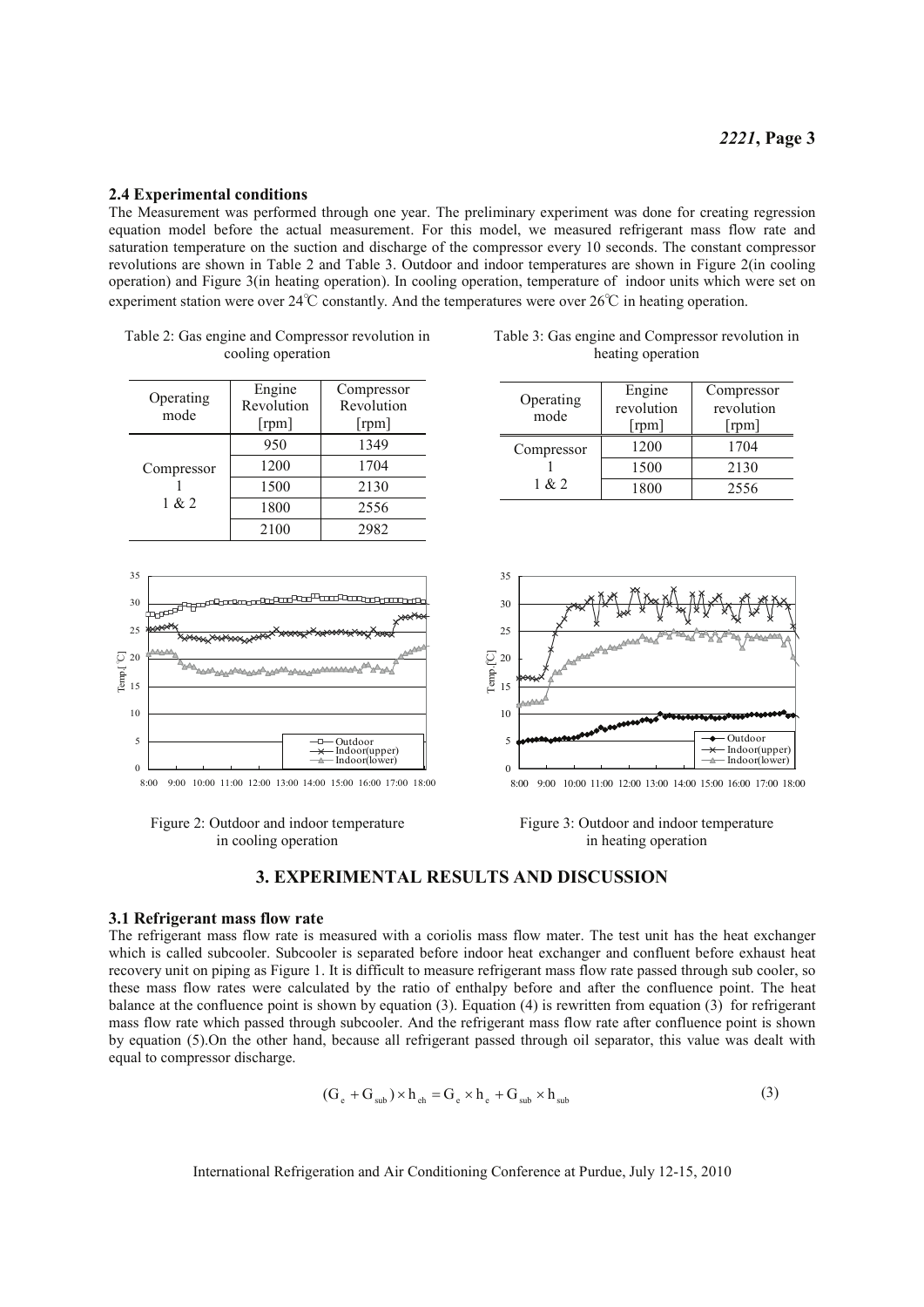#### 2221, Page 4

$$
G_{sub} = \frac{(h_{eh} - h_e)}{(h_{sub} - h_{eh})} \times G_e
$$
 (4)

$$
G_{eh} = G_e + G_{sub}
$$
 (5)

#### 3.2 Comparison of refrigerant mass flow rate between approximation and measurement

The refrigerant mass flow rate by approximation and measurement, and relative error on each seasons are shown in Figure 4 and Figure 5. Relative error between approximation and measurement were so large when the test unit was starting or engaging the clutch. At that time, different control from normal operating was done. A part of discharge refrigerant didn't flow through the indoor units. However, relative error was obtained within 12.0% in normal operating. Furthermore, the error was obtained within 7.0% in continuous operating.



Figure 4: Refrigerant mass flow rate and relative error in cooling operation

Figure 5: Refrigerant mass flow rate and relative error in heating operation

#### 3.3 Comparison of air condoning capacity between based on approximation and measurement

The cooling and heating capacity based on measurement refrigerant mass flow rate and approximant, relative error between these values are shown in Figure 6. In immediately after starting, the test unit repeated of starting and stopping. The integration of heating capacities was 231.5[kW] based on approximant. As heating capacity calculated based on measurement, the integration was 226.4[kW]. Then the relative error between these values is only 2.3%, so the relative error of refrigerant mass flow rate in immediately after starting is neglected. The relative error between the integrative capacity based on measurement and regression equation on each month is shown in Table 4. The relative errors were controllable within 9.0% in cooling operation and within 4.0% in heating operation. As a result, the effectiveness of this method was clarified.



Figure 6: Capacities calculated from measurement and regression model and relative error

Table 4: The relative error of integrative capacity

| Month     | Relative error of integrative capacity<br>$\lceil\% \rceil$ |
|-----------|-------------------------------------------------------------|
| August    | $-7.44$                                                     |
| September | $-1.89$                                                     |
| October   | 8.86                                                        |
| December  | 0.36                                                        |
| January   | 3.35                                                        |
| February  | 0.82                                                        |
| total     | $-1.82$                                                     |

International Refrigeration and Air Conditioning Conference at Purdue, July 12-15, 2010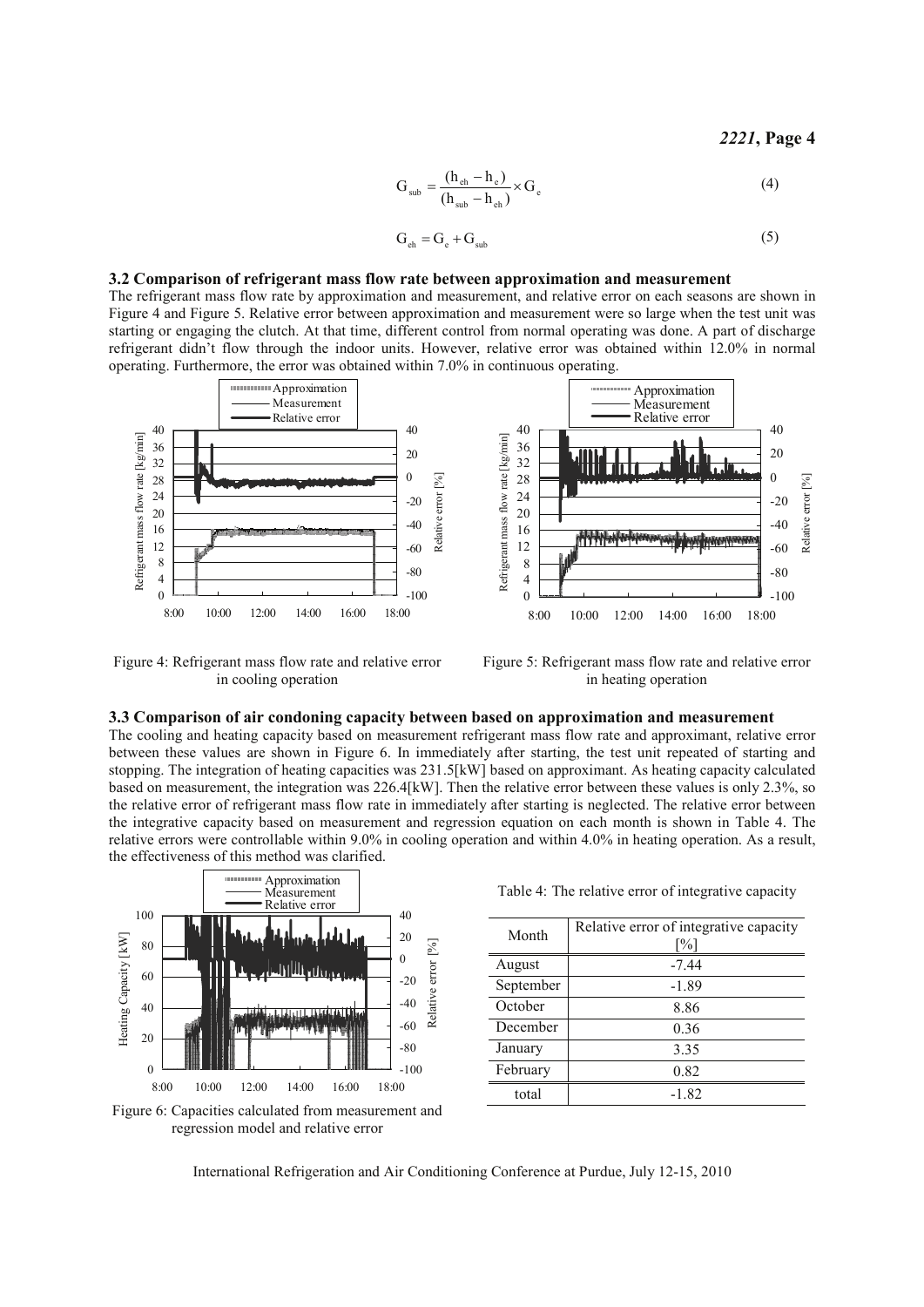#### 3.4 The result of analysis using compressor curve method

The various performance of a split air conditioning system is estimated in detail using compressor curve method. COP ratio is defined as COP calculated from compressor curve method divided by rating COP. The load factor is defined as measurement capacity divided by rating capacity. The histograms of load factor are shown in Figure 7 and Figure 8. In cooling operation, the relative frequency of the operating hour is the highest when load factor is 50.0%. In the case of heating operation, the relative frequency of the operating hour is the highest when load factor is 70 to 80.0%. Relationships of COP ratio and load factor on each outdoor temperature were shown in Figure 9 and Figure 10. When the load factor in cooling operation is less than 45.0%, COP ratio is in proportion to the increase of load factor. In the case of heating operation, COP ratio is the peak value when load factor is 55.0%. Then when outdoor temperature was getting lower, COP ratio was increased in the case of the same load factor.



Figure 9: COP ratio and Load factor each outdoor temperature in cooling operation

# 3.5 Application of compressor curve method

According to similarity of fluid machinery, it is possible to estimate refrigerant mass flow rate using ratio with different compressor displacement in case of similar compressor type. However, effectiveness of this method has not

Load factor[%]

Figure 10: COP ratio and Load factor each outdoor

temperature in heating operation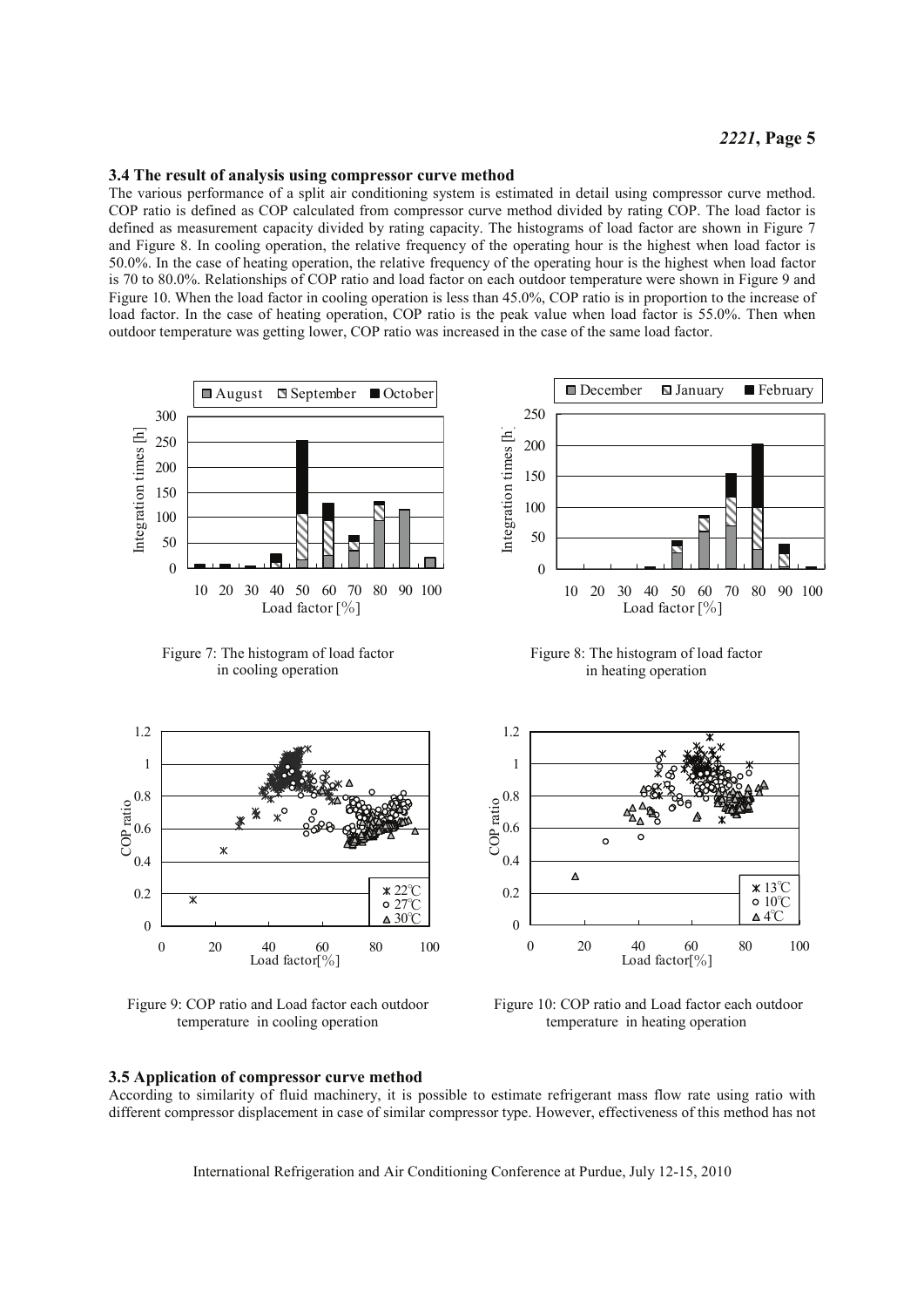verified in the case of different type compressor. Then the refrigerant mass flow rate of the test unit was obtained using the known scroll compressor's characteristic curve and compared with refrigerant of approximant.

Regression equipments are shown in equation  $(6)$  and equation  $(7)$ . The response variable of regression equation is the value that refrigerant mass flow rate of scroll compressor divided by compressor displacement as  $G_u$ . The refrigerant mass flow rate is obtained by the product of this value and this compressor's displacements as  $G<sub>conn</sub>$  and it is shown in equation (8). Specification of scroll compressor is shown in Table 5. The driving modes of compressor are as follows: (1) compressor 1 drive in cooling operation (2) compressor 2 drive in cooling operation (3) compressor 1 drive in heating operation. The regression equations, multiple correlation coefficient and standard errors are shown in Table 6 and the regression equations, correlation coefficient and standard errors are shown in Table 7.

As the results, comparison between refrigerant mass flow rate of approximate and measurement, the maximum relative error is 9.7% in the case of compressor 1 in cooling operation, -24.8% in the case of compressor 2 in cooling operation and -12.6% in heating operation. It seems that the causes of these errors are volumetric efficiency, difference of suction pressure and different compressor type. Then, correction factors are obtained about two driving mode (compressor 2 drive in cooling operation  $\overline{\phantom{a}}$  compressor 1 in heating operation). As a result, the relative error of compressor 2 drive in cooling operation is able to be obtained within 18.0%, and it is possible to obtain the errors of compressor 1 in cooling operation and heating within 10.0%. Regression curves of refrigerant mass flow rate which were multiplied the correction coefficient s are shown in Figure 11 to Figure 13.

The relative error is obtained within 18.0% using different type compressor's characteristic curve from the test unit. However, it is unnecessary to obtain the regression equation each test units, so this method is easier than the present compressor curve method. Accordingly, it is effective to evaluate the actual performance of a split air conditioning system as simple method.

$$
G_u = c_1 \times T_s + c_2 \times T_d + c_3 \tag{6}
$$

$$
c = d_1 \times N + d_2 \tag{7}
$$

$$
G_{\text{comp}} = G_{\text{u}} \times V \tag{8}
$$

Table 5: Specification of scroll compressor

| Designation             | Specifications    |  |
|-------------------------|-------------------|--|
| Compressor Type         | Scroll compressor |  |
| Compressor Displacement | $120$ cc/rev      |  |
| Refrigerant             | R410A             |  |

| Table 6: Regression equations of refrigerant mass flow rate |  |  |
|-------------------------------------------------------------|--|--|
|                                                             |  |  |

| Gas engine<br>Revolution(rpm) | Regression Equation                                                             | Multiple Correlation<br>Coefficient | <b>Standard Error</b><br>(kg/min) |
|-------------------------------|---------------------------------------------------------------------------------|-------------------------------------|-----------------------------------|
| $700$ rpm                     | $G_u = 1.16 \times 10^{-3} T_s + 4.62 \times 10^{-5} T_d + 3.90 \times 10^{-2}$ | 0.701                               | $2.86 \times 10^{-3}$             |
| $1100$ rpm                    | $G_u = 1.87 \times 10^{-3} T_s - 9.48 \times 10^{-4} T_d + 3.43 \times 10^{-2}$ | 0.928                               | $2.86 \times 10^{-3}$             |
| $1500$ rpm                    | $G_u = 2.95 \times 10^{-3} T_s + 1.15 \times 10^{-4} T_d + 7.83 \times 10^{-2}$ | 0.912                               | $2.15 \times 10^{-3}$             |
| $2000$ rpm                    | $Gn = 3.87 \times 10^{-3} Ts + 3.82 \times 10^{-4} Td + 9.65 \times 10^{-2}$    | 0.992                               | $1.81\times10^{-3}$               |

Table 7: Regression equations of partial regression coefficients

| partial regression<br>coefficients | Regression Equation                                  | Correlation Coefficient | Standard Error<br>(kg/min) |
|------------------------------------|------------------------------------------------------|-------------------------|----------------------------|
| $Ts$ term                          | $a_1 = -3.73 \times 10^{-4} N + 2.14 \times 10^{-6}$ | 0.993                   | $1.18\times10^{-4}$        |
| $T_{\rm d}$ term                   | $a_2 = 3.84 \times 10^{-8} N + 3.22 \times 10^{-4}$  | 0.003                   | $5.01\times10^{-4}$        |
| constant term                      | $a_3 = 5.04 \times 10^{-5} N - 4.74 \times 10^{-3}$  | 0.856                   | $1.41\times10^{-2}$        |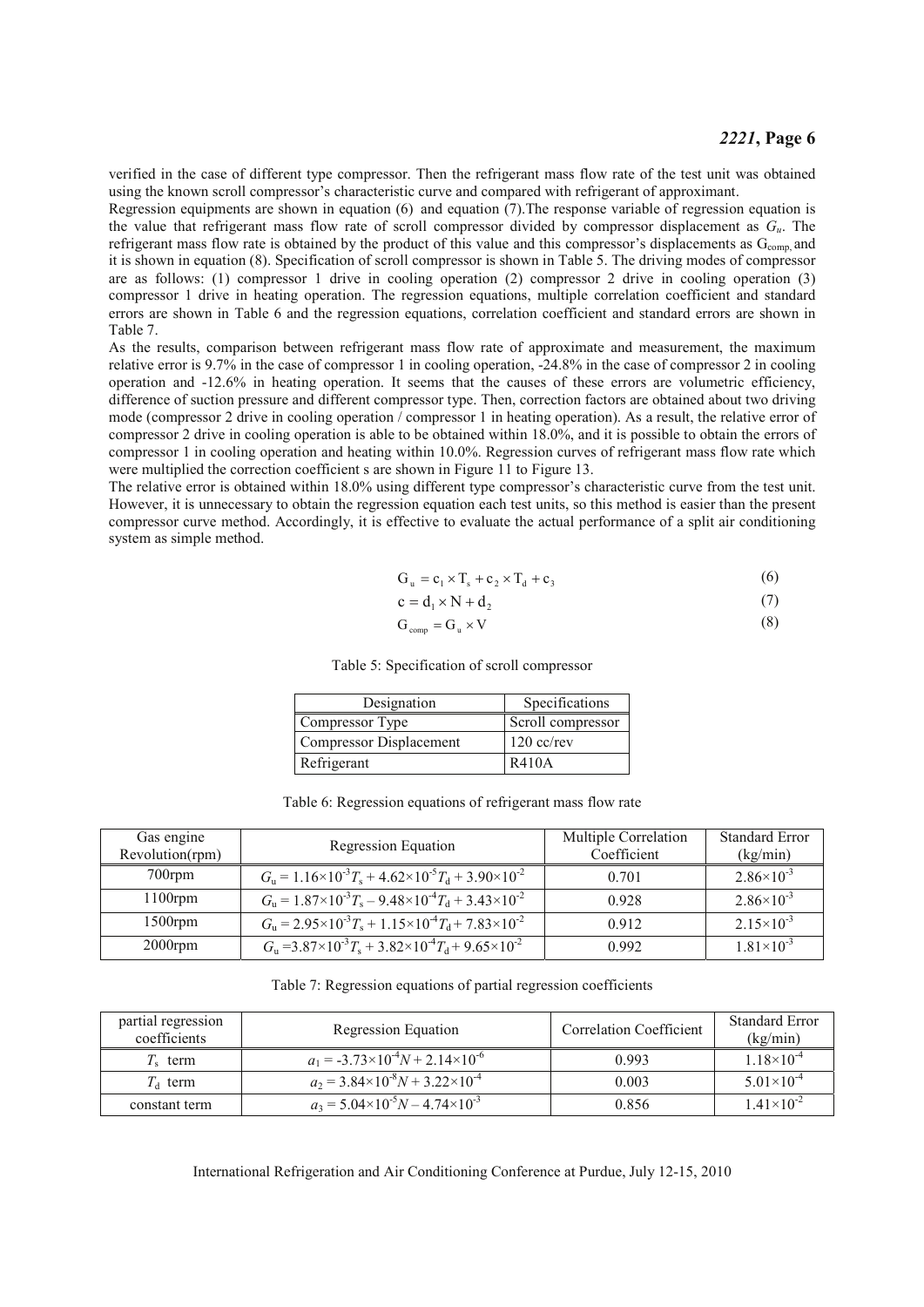|                          |     | Comp. 2 in cooling $\int$ Comp. 1 in heating |
|--------------------------|-----|----------------------------------------------|
| <b>Correction Factor</b> | .05 | .03                                          |
|                          |     |                                              |





Figure 11: Regression curves of refrigerant mass flow rate in cooling operation (Saturation of discharge temp: 35°C, displacement: 98.1cc)



Figure 12: Regression curves of refrigerant mass flow rate in cooling operation (Saturation of discharge temp: 35°C, displacement: 172.6cc)



Figure 13: Regression curves of refrigerant mass flow rate in heating operation (Saturation of discharge temp: 43°C, displacement: 172.6cc)

## **4. CONCLUSIONS**

This study deals with extending the applicability of compressor curve method by analyzing the actual performance data of GHP which has sliding vane compressor. The following results were obtained.

- Relative error between refrigerant mass flow rates based on regression equation and measurements were obtained within 12.0% in normal operating. Furthermore, the errors were obtained within 7.0% in continuous operating by constant load. As a result, extending the applicability of compressor curve method to GHP which has sliding vane compressor was confirmed.
- When test unit was starting and clutch on compressor was operating, relative error of approximations and measurements was large because refrigerant's quantity of state is not steady. However, heat exchange is not done in indoor units and the values of capacity are very small. In consequence, these values are not large error.